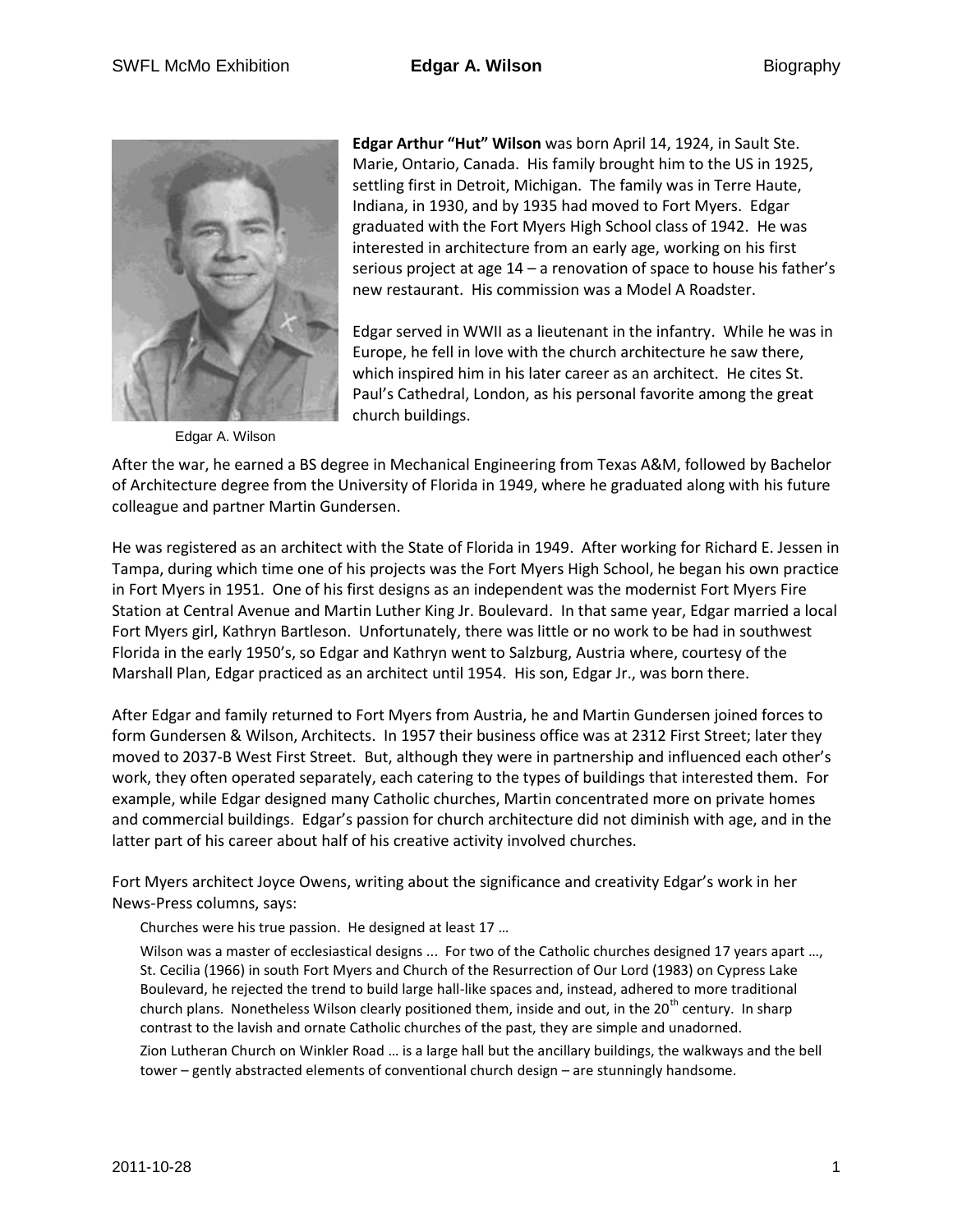Other significant landmarks – either in partnership with Martin Gundersen or on his own – include the Lee County Administration Office Building (a fine example of mid-century architecture), the Sanibel School, the U.S. Post Office Building on Fort Myers Beach, and numerous houses, including several of his own, on Hill and Grove Avenues in Fort Myers.

His churches alone position Wilson as an architect exemplifying great talent and showcase his humble ability to create extraordinary places and spaces.

The Gundersen-Wilson partnership ended amicably in 1978, but the close friendship between the two men continued. Edgar stayed on at their office at 2037 West First Street, and Martin moved to a one-

story building about a block and a half away. Edgar had his own firm until 1985, when he partnered with one of his associates, Mike Sheeley. When Sheeley set out on his own in 1992, Edgar teamed with another associate, forming Wilson Moore Architects. In 1998, he established the Wilson Design Group, working there until his retirement in 2001. Kathryn died on May 26, 2008, and Edgar died the following year on February 19.



Edgar & Kathryn, 1990s

Edgar's obituary, from the Fort Myers News-Press of February 23, 2009, reads as follows:



Edgar, 1999 (photo: Garth Francis)

The physical being of Edgar A. Wilson, 84, passed on Thursday. However, his architectural works and spirit will live on long beyond all of us. Edgar was born on April 14, 1924 in Sault Ste. Marie, Ontario, Canada.

Preceding him in death were his parents Robert Giles Wilson and Rebecca Dubois Wilson. Also preceding him in death was his wife, Kathryn and sister, Rose Marie Duffield. Surviving family members are: Truman D. Wilson, brother; Giles G. Wilson and Edgar A. Wilson, II, sons. Grandchildren are: Edgar A. Wilson, III "Trey", Matthew Robert Giles Wilson, John Patrick Hart Wilson and Katie Marie Wilson.

Edgar attended Fort Myers High School, Texas A&M and University of Florida. Edgar served in WW2 as a foot soldier in the 103rd Infantry. He was awarded a field promotion to lieutenant. After the war under the Marshall Plan, Edgar practiced Architecture in Salzburg, Austria. Upon completion of his service, he returned to Southwest Florida where he practiced Architecture for fifty years. Projects that are representative of his career are: Church of the Resurrection, St. Cecelia's, Bishop Verot, Fort Myers Country Club, Cypress Lake Country Club and Farm Worker Village. His wife, Kathryn was with him every step of the way.

A funeral Mass will be held for Edgar and Kathryn on Tuesday, February 24, at 10:30am for family and friends at the Church of the Resurrection.

\* \* \* \* \* \* \* \* \* \*

Edgar married Kathryn Louise (Bartleson) Sanders, of Fort Myers, on September 1, 1952. Kathryn was born September 7, 1925, in Fort Myers. They had two sons: Edgar Arthur, Jr. ("Eddie"), born 1953 in Salzburg, Austria, and Giles Gerald, born 1956 in Fort Myers. Eddie graduated with the Fort Myers High School class of 1971. He married Melonie J. Hart, and they have two sons, Edgar Arthur "Trey" Wilson, born 1989, who graduated with the Fort Myers High School class of 2008, and John Patrick Hart, born 1990. Giles married Candice Clovice (Couch) Gill on July 24, 1993, in Osceola County, Florida. Giles has two children, Matthew Robert Giles, born 1989, and Katie Marie, born 1996.



Kathryn (Bartleson) Wilson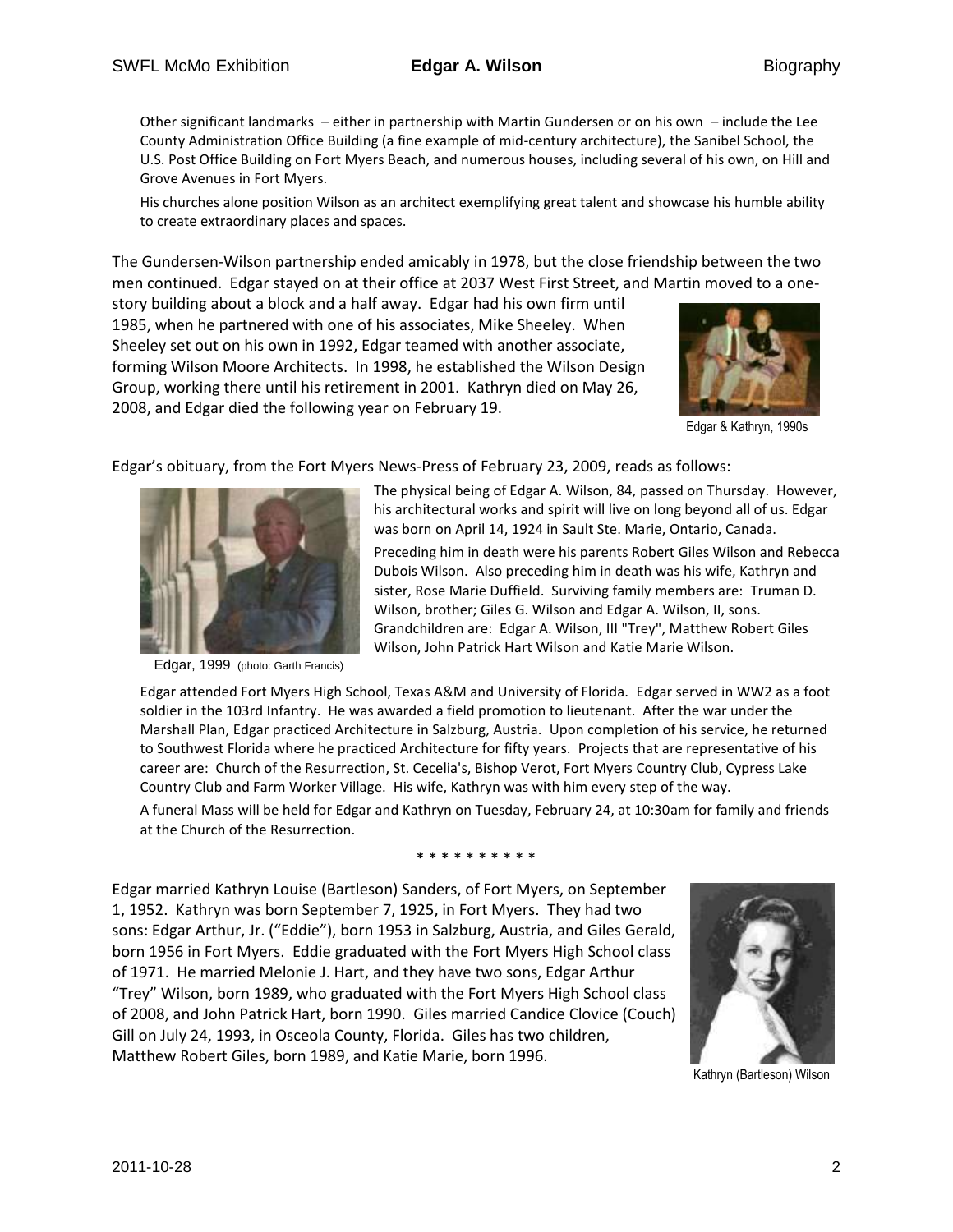Edgar's parents were Robert Giles Wilson and Rebecca Dubois. Robert was born on September 1, 1893, in Almonte, Ontario, Canada, of Scottish and Irish ancestry. He was 5 ft. 8 in. tall, with dark brown hair, and light blue eyes. He fought in WWI. Rebecca was French-Canadian; she was born on June 23, 1896 in Aylmer, Quebec, Canada. Robert and Rebecca married on February 2, 1921, and they lived in Sault Ste. Marie, Ontario, Canada. On August 29, 1925, with \$200 to their name, they entered the U.S. at Detroit, Michigan, by ferry from Sault Ste. Marie. They were planning to join Robert's uncle, Raymond Wilson, in Detroit, and intended to stay permanently in the U.S. By 1930, they were living in Terre Haute, Indiana, and Robert was working as a superintendent of a chain store. By 1935, they had moved to Fort Myers; they were living on McGregor Blvd. and Robert was working in a liquor store. In 1945, with Edgar in the Army, the family was living at 3900 Avocado Street, and Robert was a mechanic.

Robert and Rebecca had three children: Truman Dubois, born in 1921; Edgar Arthur, born in 1924; and Rose Marie, born in 1926, all in Canada. Truman graduated with the Fort Myers High School class of 1941, and married Jessie Wilma Finch on September 26, 1944. She was born July 3, 1924, in Pueblo, Colorado, and died February 1, 2011, in Fort Myers. Rose Marie married Richard L. Duffield, originally from Muskegon, Michigan, on August 23, 1954 in St. Francis Xavier Church, Fort Myers. She died on March 1, 2001 in Columbus, North Carolina. Robert died in February 1956, and Rebecca died on June 12, 1987, in Fort Myers.

Edgar's grandparents on his father's side were Robert Henry Wilson, born July 7, 1845, and Esther Jane Oakley, born July 1855, both from Ontario, Canada. They married on December 19, 1883, in Arnprior, Ontario. He was a blacksmith, a Presbyterian, and a widower; she was a Roman Catholic. They had five children: Mary Gertrude, born May 5, 1887; James, born 1888; Catharine Hilda, born December 11, 1891; Robert Giles, born September 1, 1893; and Valarie Raymond, born July 4, 1895. His grandparents on his mother's side were Charles Henry Dubois, born October 9, 1850, and Adele Didier, born January 6, 1858, both in Quebec, Canada. He was a carpenter. Both were bilingual in French and English. They had seven children: Harry, born about 1878; Albert, born September 24, 1879; Cordelia Catharine, born May 18, 1889; Alice, born December 25, 1891; D'Artagnon, born January 26, 1894; Rebecca, born June 23, 1896; and Leon Arthur, born November 3, 1898.

Kathryn's parents were Thomas Porter Bartleson, born August 14, 1902, in Jacksonville, Florida, and Vera Geraldine Carson, born August 23, 1900. They married on June 14, 1921, in Fort Myers. Thomas came to Fort Myers in 1919 and became manager of the city's gas and water department. Later, he was manager of Southeastern Gas Corp. Thomas and Geraldine had two children: Thomas Porter Jr., born September 2, 1923; and Kathryn Louise, born September 7, 1925. By 1935, Thomas and Geraldine had separated, and both later remarried, Thomas to Maude Elise Willis West, and Geraldine to Harold Phillip Vesper. Thomas died on June 16, 1957, and Geraldine died on December 16, 1986, both in Fort Myers.

Kathryn's grandparents on her father's side were Charles Warren Bartleson, born October 16, 1867, in Grand Chain, Illinois, and Lura Alice Pound, born March 16, 1873, in Vienna, Georgia, on December 17, 1889. Charles was a wholesale grocer. They married in Milledgeville, Georgia on December 17, 1889. They came to Fort Myers from Jacksonville in 1919, and Charles founded the Fort Myers Wholesale Grocery Company. He became one of the city's leading business men, and was city commissioner. Charles and Lura had seven children: Charles Warren Jr., born December 16, 1891; Lura Irene, born September 26, 1894; Joseph Warren, born May 28, 1897; Thomas Porter, born August 14, 1902; Fred Durant, born September 19, 1904; John Douglas, born February 8, 1910; and Mark Freeman, born November 6, 1912. Charles died on January 10, 1929, and Lura died August 14, 1964, both in Fort Myers.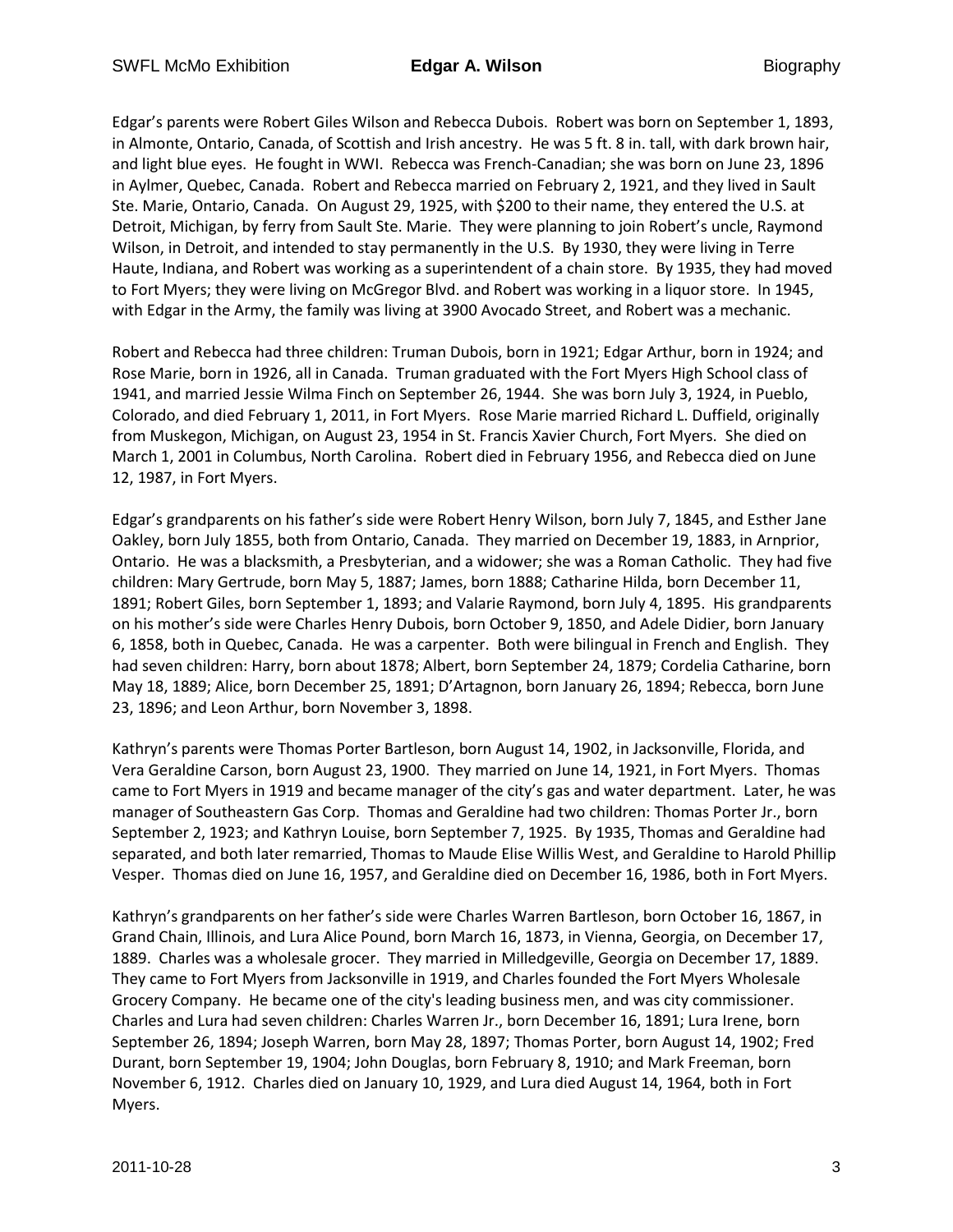#### \* \* \* \* \* \* \* \* \*

The Gundersen-Wilson partnership was responsible for many buildings in South Florida, particularly in the Fort Myers area. Some of their projects include:

St. Cecilia Catholic Church, Fort Myers Church of the Resurrection of Our Lord, Cypress Lake Blvd., Fort Myers St. Leo Catholic Church of Bonita Springs Cypress Lake Country Club, Fort Myers American Department Store, U.S. 41, Fort Myers Al's Appliance Store, North Fort Myers Lee County Courthouse Annex (now Lee County Administration Building), Fort Myers Boardwalk Caper Condominiums, south Fort Myers John Scanlon Fort Myers Lincoln-Mercury dealership, south Fort Myers Fowler Street Shopping Center, Fort Myers Key Estero Shopping Center, Fort Myers Beach Lee County Juvenile Detention Home, Fort Myers Myerlee Manor condominiums, Fort Myers Pewett Center, south Fort Myers Sanibel Island School Surfside Motel, Fort Myers Beach Tropic Isles Elementary School, North Fort Myers U.S. Post Office Building, Fort Myers Beach Coopers and Lybrand Building, West First Street, Fort Myers Inter-County Telephone & Telegraph Building, Lee Street, Fort Myers Numerous local churches Numerous local schools Numerous high-rise condominium buildings, Fort Myers Beach Numerous single-family homes, many on Grove Avenue, Fort Myers

Edgar Wilson and Martin Gundersen tended to work both as a team and on separate projects. The following are descriptions of some of the buildings which either were Edgar's alone or which, as Gundersen-Wilson projects, bear his stamp:



#### **Truman Wilson Residence, 1949**

The house at 1322 Plumosa Drive, Fort Myers, was designed by Edgar for his brother, Truman D. Wilson. It has 3,926 sq. ft., 1 story, 2 bedrooms, 1 ½ bathrooms, and a finished carport. A fireplace and a pool were added in 1983.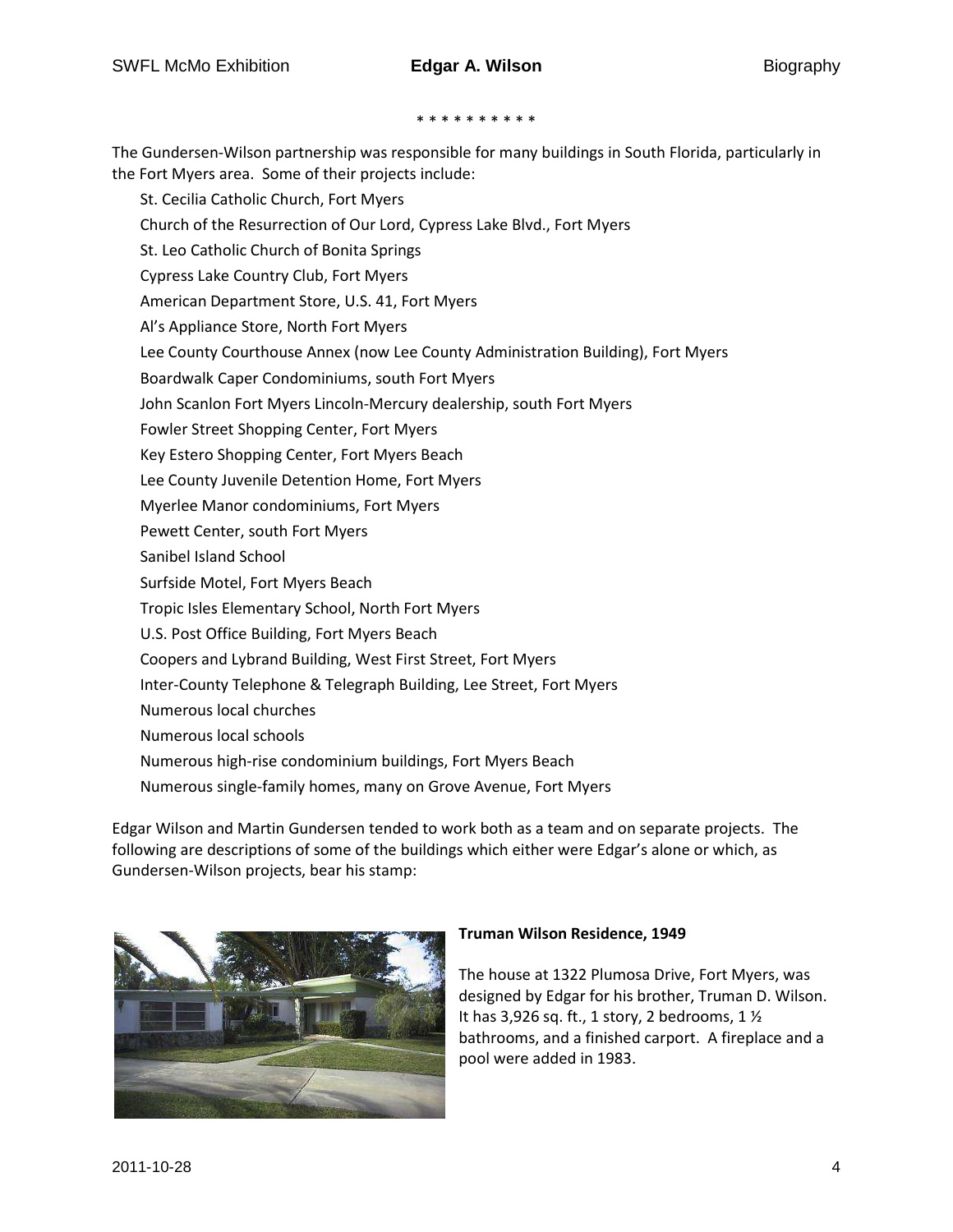In 1949, Edgar Wilson was working in Tampa and just getting his start in architecture. The antebellum courthouse in Tampa was being torn down, and Edgar salvaged beams and rafters from the demolition and had them remilled. He used them in the construction of the Truman Wilson house. According to Joyce Owens, this house was the first in Fort Myers to have sliding glass doors.



# **Edgar Wilson Residence, 1958**

This house, at 1569 (now 1599) Grove Avenue, Fort Myers, has 2,833 sq. ft., 1 story, 3 bedrooms, 3 bathrooms, and a finished carport.

Edgar and Kathryn sold this house on August 24, 1971, to Byron M. and Earline B. Campbell, for \$29,700.



## **Stewart Residence, 1958**

According to Stephanie Keyes, Edgar Wilson's house on Grove Avenue was used as the prototype for this house at 1239 Carlene Avenue, Fort Myers, that he built for William L. Stewart, Stephanie's husband's law partner.

The house has 3,686 sq. ft., 1 story, 3 bedrooms, 3 bathrooms, and 2 finished carports. The concrete seawall along the canal was built in 1956.



## **Jackson-Main Building, 1957**

This single-story office/store building facing Main Street, Fort Myers, was a Gundersen-Wilson project. The 8,697 sq. ft. building was renovated in 1980.

According to Patricia Mellor, "the building was occupied by good tenants almost immediately".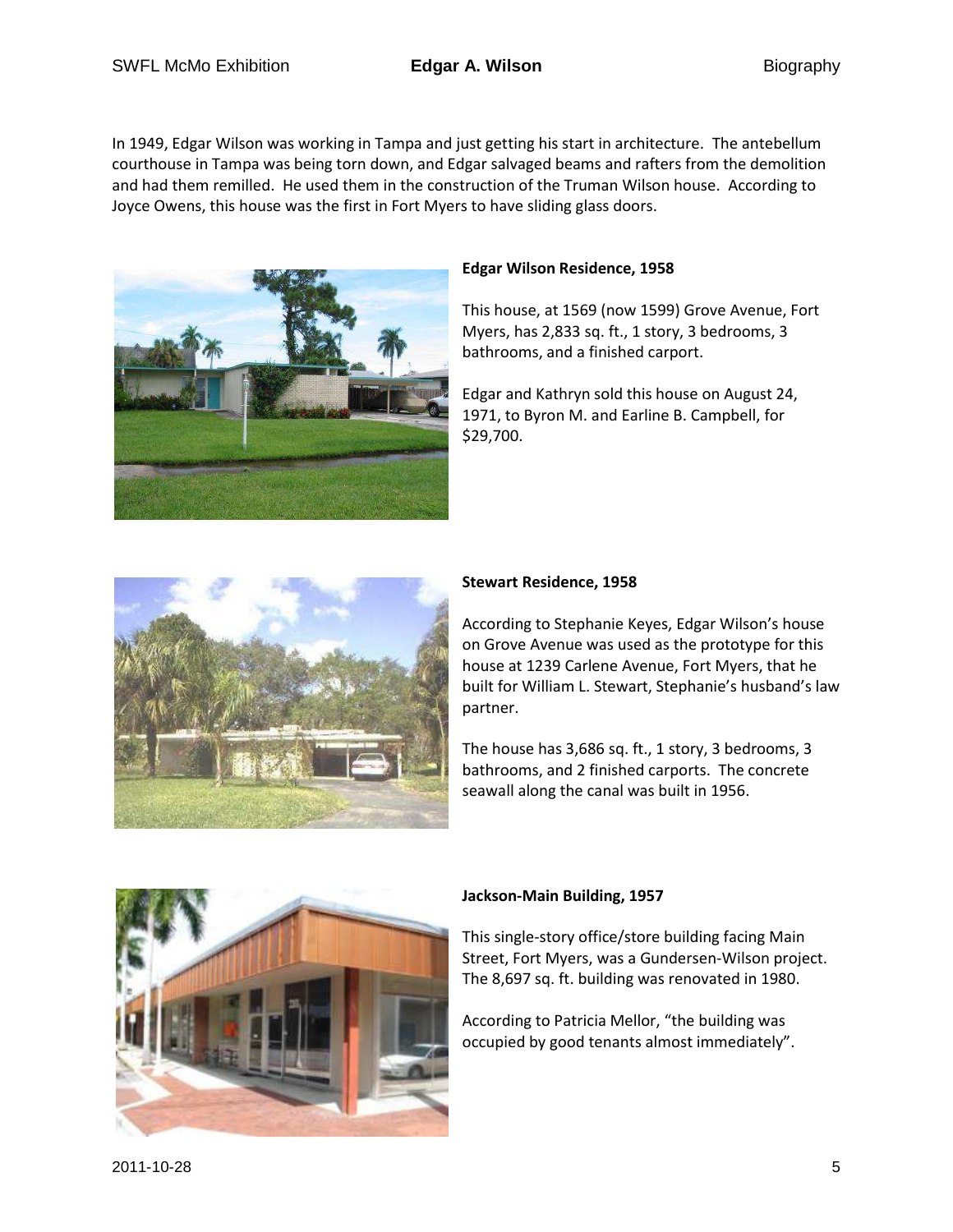

## **Mellor Building, 1960**

Also a Gundersen-Wilson project, this office building faces Jackson Street, Fort Myers.

It was built originally with 2-stories; the picture shows the renovated building with a third story and a façade designed by Mike Sheeley.



# **Fowler Center, 1962**

This commercial development, in the 2200 block of Fowler Street, Fort Myers, was planned by Bill Mellor as strip center aimed primarily at service-type businesses.

According to Bill's wife Patricia, he took his ideas to Edgar Wilson, and together they refined the plans.



The center consists of four 1-story buildings. They each have a canopied walk in front and a small overhead door in back, on the alley. The building sizes, starting from the north building, are 8,108, 8,228, 12,240, and 8,508 sq. ft.

According to Patricia Mellor, in the design of these buildings her husband Bill "called upon his knowledge of structural strength and much more that he had learned in his various engineering courses at college plus his experience in house building to come up with some original ideas which were the most cost-effective and practical use of material and of space. The row of separate buildings would be built to last far into the future with the lowest possible maintenance. … Single units could be combined easily, and double units could be divided easily to suit tenants. There would be three-phase electric service, almost unheard of then. The buildings would be placed on the back of the lots leaving a large area for parking in front."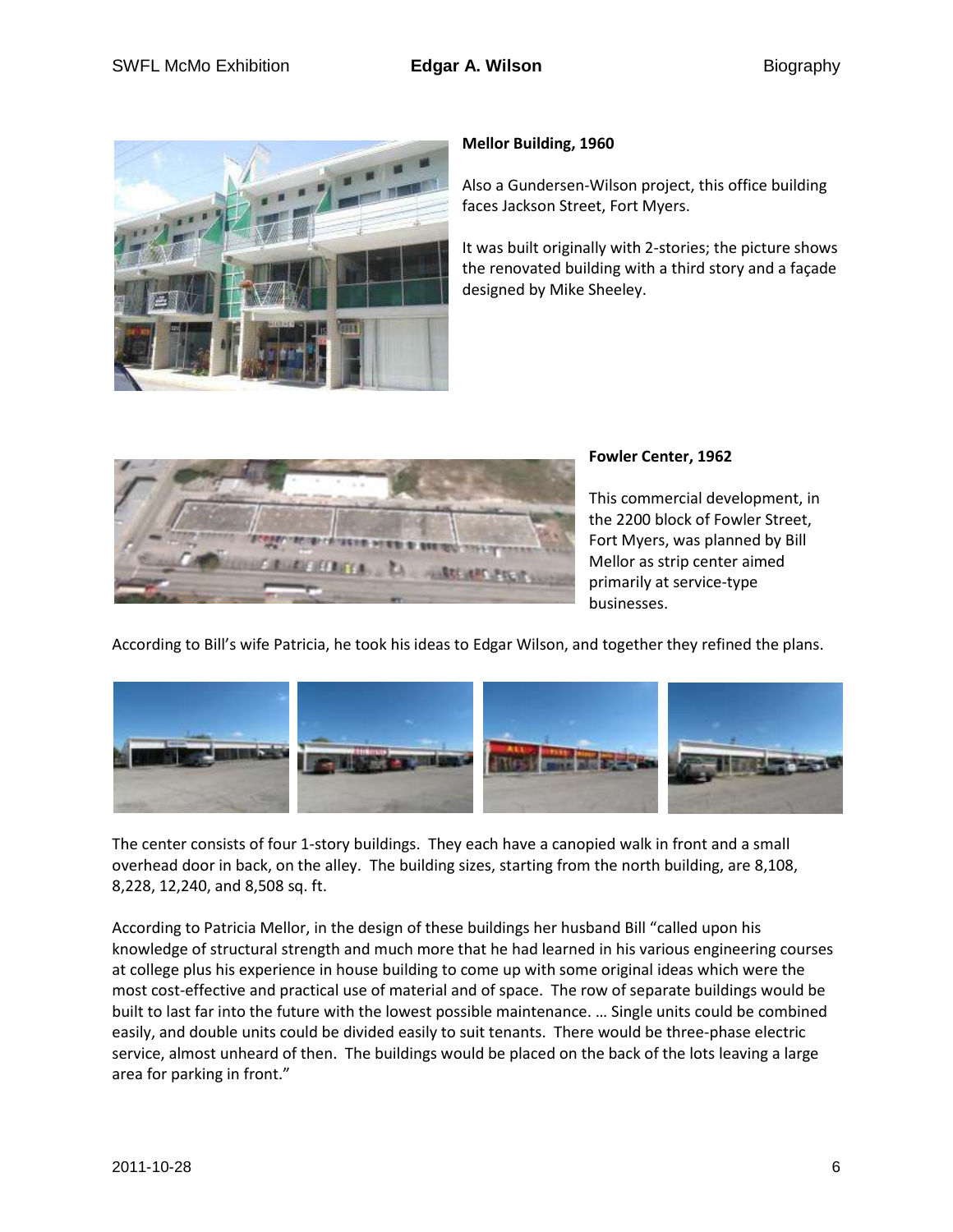

### **Inter-County Telephone & Telegraph Company Building, 1961**

This striking Gundersen-Wilson building, at 1520 Lee Street, Fort Myers, is now missing some of the telephone-themed façade decoration.

It has 5 stories and 151,070 sq. ft.



### **St. Cecilia Catholic Church, 1966**

Joyce Owens AIA notes particularly the church's "elegant curved roofs and large sweeping overhangs [which] were undeniably fresh and new."

Edgar built churches of similar design at least twice: one in Florence, South Carolina (St. Anthony's) and another in Minnesota.



#### **Chernin Residence, 1966**

This house, at 1206 Plumosa Drive, Fort Myers, was built for Harry Arthur Chernin and Mary Charles (Acuff) Chernin. It has 6,331 sq. ft., 5 bedrooms, 3 bathrooms, a finished carport, a fireplace, a pool enclosure, and 140 ft. frontage on the Caloosahatchee. A boat lift was added in 1982.

According to Joyce Owens AIA, this is "an exceptional example of the Sarasota School". It was built using steel post-and-beam construction rather than load-bearing masonry, "which allowed for longer beams and permitted external walls to be made of glass for the first time". It has "an open floor plan, creating the illusion that the space inside and outside the house was nearly the same. The arrangement allowed for uninterrupted views all the way from downtown to the Midpoint Bridge. The house is bright

and welcoming. Tall, extensive sliding doors let natural breezes ventilate and cool the interiors and allow the family who live there and their guests to easily enjoy an indoor/outdoor lifestyle. The low sloping roofs on this house extend well out beyond the walls to shade these openings as well as the high clerestory windows nestled just below the roofline at the top of the walls. Daylight is abundant, but direct sunlight is not. More than 50 years later, this house still manages to look incredibly modern."

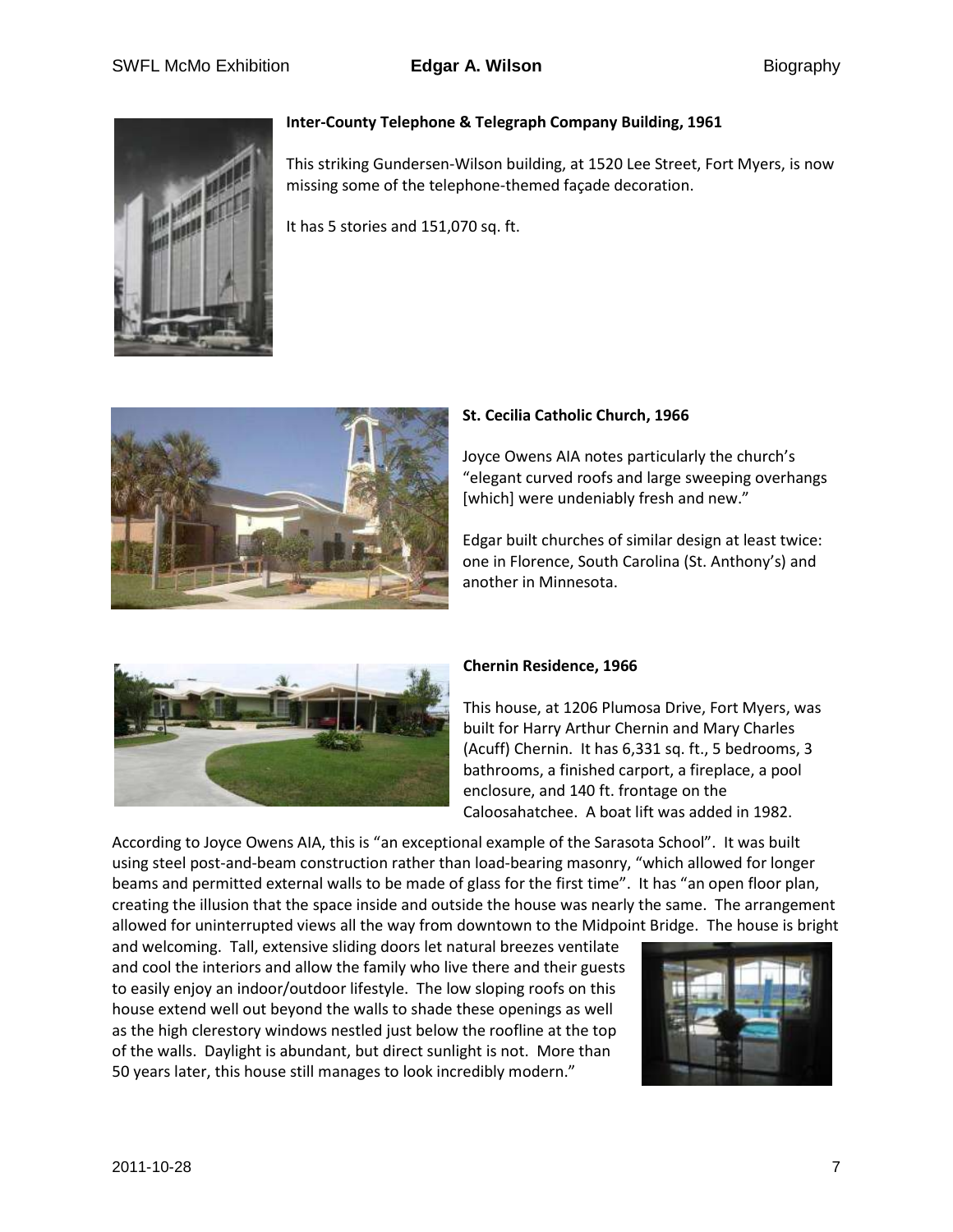

## **Edgar Wilson Residence, 1722 Hill Ave., 1973**

Now designated as 1702 Hill Avenue, this house has 2,244 sq. ft., 1 story, 2 bedrooms, 2 bathrooms, and a finished lower level with open carport and open porch.

Edgar built the house on land purchased on October 12, 1972, from Clarence H. and Norene R. Kurth, for \$11,000



#### **Edgar Wilson Residence, 1714 Hill Ave., 1979**

Now designated as 1704 Hill Avenue, this house has 3,195 sq. ft., 2 stories, 4 bedrooms, 3 bathrooms, a cathedral ceiling in the living room, and a finished garage.

This house was also built on land purchased in 1972 from the Kurths.



## "Nonetheless, he clearly positioned them, inside and out, in the 20th century. In sharp contrast to the lavish and ornate Catholic churches of the past, they are simple and unadorned."

## **Resurrection Church of Our Lord, 1983**

According to Joyce Owens AIA, in this church on Cypress Lake Boulevard, Fort Myers (as with St. Cecilia, built 15 years earlier), Wilson "rejected the trend to build large hall-like spaces and, instead, adhered to more traditional church plans."